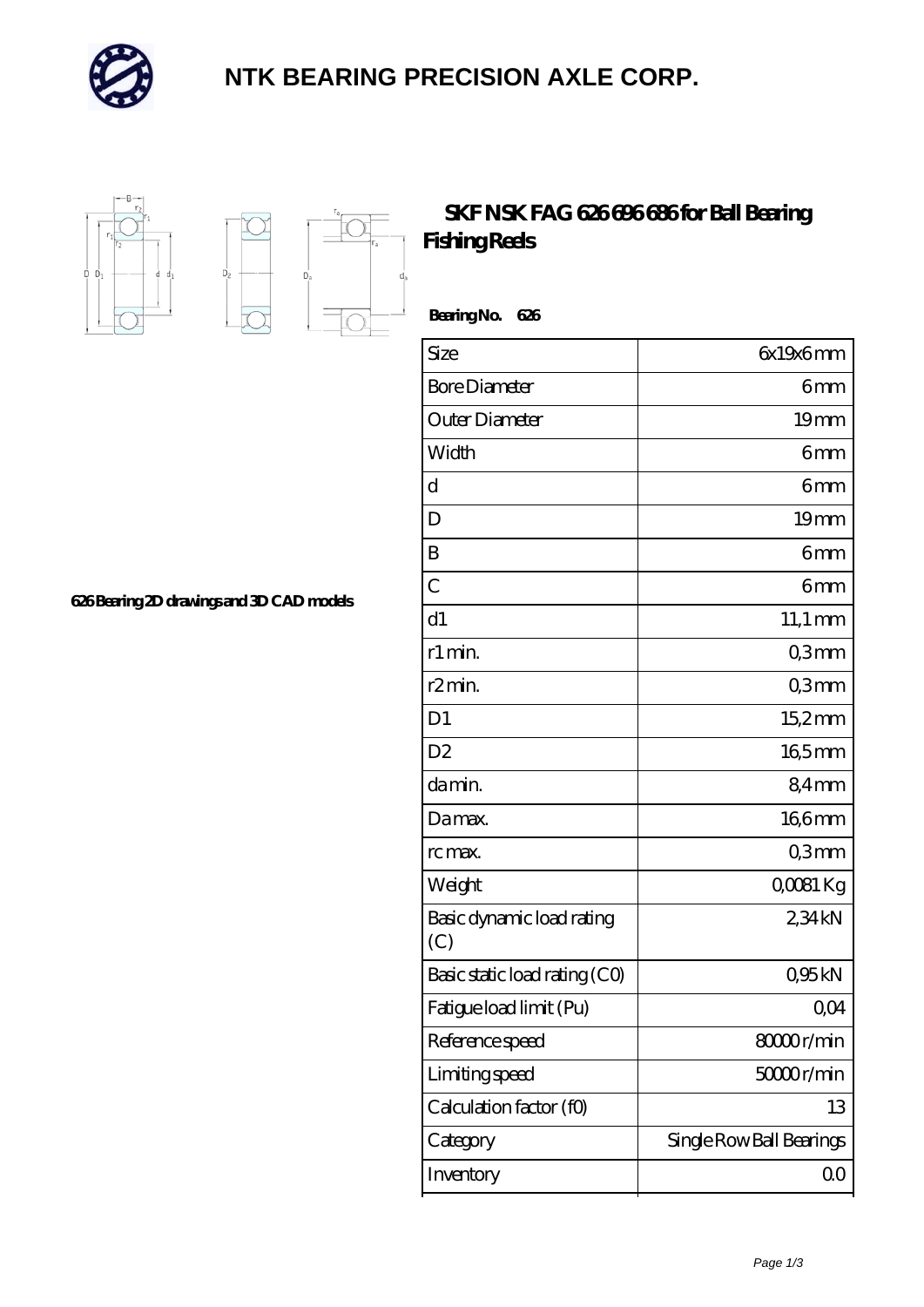

## **[NTK BEARING PRECISION AXLE CORP.](https://m.simonshaus.com)**

| Manufacturer Name                  | <b>SKF</b>                                                                                                                                                                  |
|------------------------------------|-----------------------------------------------------------------------------------------------------------------------------------------------------------------------------|
| Minimum Buy Quantity               | N/A                                                                                                                                                                         |
| Weight/Kilogram                    | 0 <sub>01</sub>                                                                                                                                                             |
| Product Group                      | <b>BOO308</b>                                                                                                                                                               |
| Enclosure                          | Open                                                                                                                                                                        |
| Precision Class                    | ABEC 1   ISO PO                                                                                                                                                             |
| Maximum Capacity / Filling<br>Slot | No                                                                                                                                                                          |
| Rolling Element                    | <b>Ball Bearing</b>                                                                                                                                                         |
| Snap Ring                          | No                                                                                                                                                                          |
| Internal Special Features          | No                                                                                                                                                                          |
| Cage Material                      | Steel                                                                                                                                                                       |
| Internal Clearance                 | CO-Medium                                                                                                                                                                   |
| Inch - Metric                      | Metric                                                                                                                                                                      |
| Long Description                   | 6MM Bore; 19MM Outside<br>Diameter; 6MM Outer Race<br>Diameter; Open; Ball<br>Bearing, ABEC 1   ISO PO<br>No Filling Slot; No Snap<br>Ring, No Internal Special<br>Features |
| Category                           | Single Row Ball Bearing                                                                                                                                                     |
| <b>UNSPSC</b>                      | 31171504                                                                                                                                                                    |
| Harmonized Tariff Code             | 8482105068                                                                                                                                                                  |
| Noun                               | Bearing                                                                                                                                                                     |
| Keyword String                     | Ball                                                                                                                                                                        |
| Manufacturer URL                   | http://www.skf.com                                                                                                                                                          |
| Manufacturer Item Number           | 626                                                                                                                                                                         |
| Weight/LBS                         | 002                                                                                                                                                                         |
| Outer Race Width                   | 0.236Inch   6Millimeter                                                                                                                                                     |
| Outside Diameter                   | Q748Inch   19Millimeter                                                                                                                                                     |
| Bore                               | 0.236Inch   6Millimeter                                                                                                                                                     |
| bore diameter:                     | 6mm                                                                                                                                                                         |
| static load capacity:              | 095kN                                                                                                                                                                       |
|                                    |                                                                                                                                                                             |